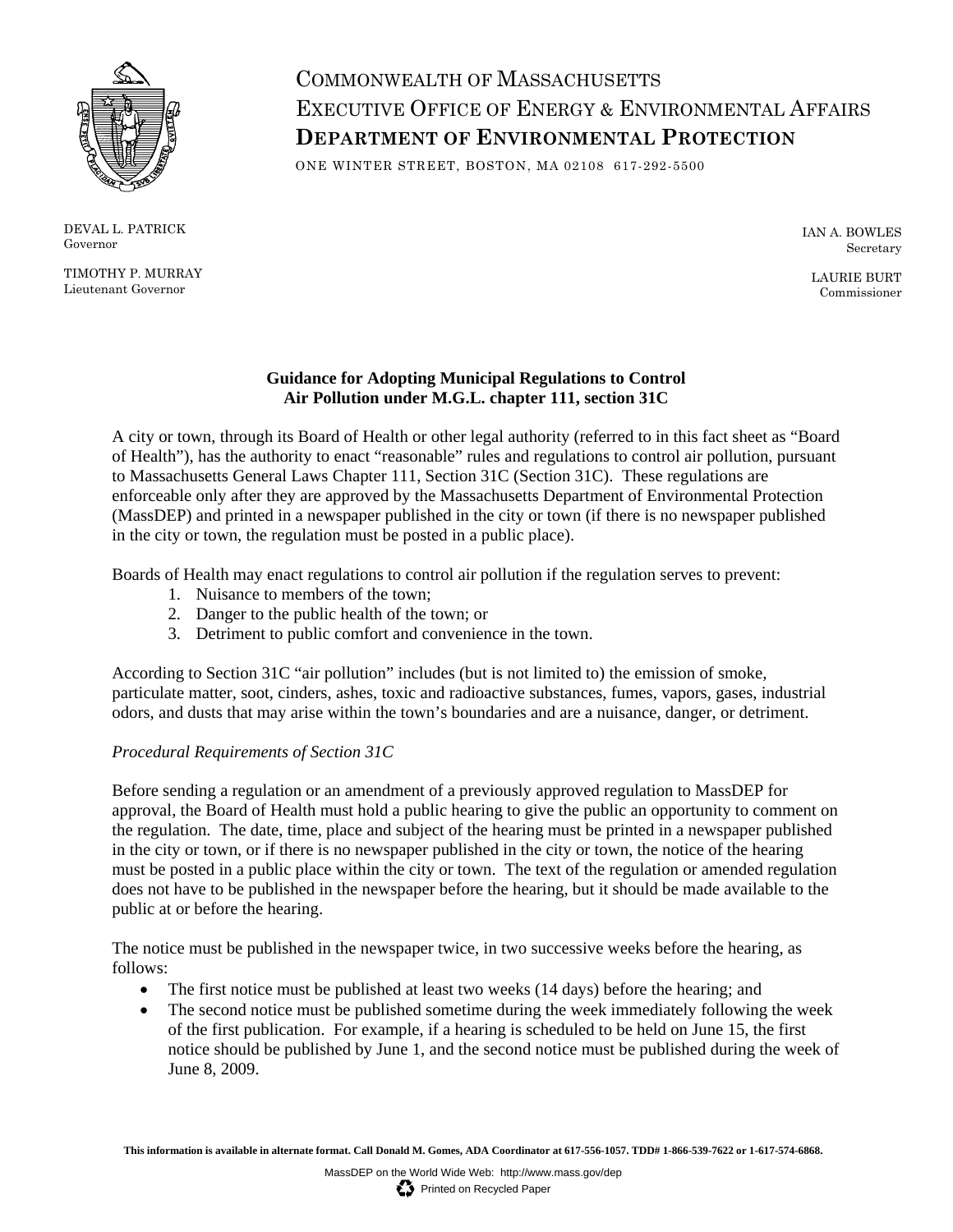After the hearing, if the Board of Health approves the regulation or amended regulation, the regulation must then be approved by MassDEP. To obtain MassDEP's approval, the Board of Health must submit the following information:

- 1. A letter requesting approval of the regulations;
- 2. One copy of the regulation; and

3. Copies of the two public hearing notices that were published or posted (please make sure the copies show the date on which the notices were published).

This information must be submitted to Assistant Commissioner, Bureau of Waste Prevention, MassDEP, One Winter Street, Boston, MA 02108

MassDEP will inform the Board of Health in writing whether the agency approves or disapproves the regulation.

If MassDEP approves the regulation, the Board of Health must print a copy of it in a newspaper published in the city or town to give the regulation the force of  $law<sup>1</sup>$ .

### *Substantive Requirements of Section 31C*

 $\overline{a}$ 

Regulations adopted by cities and towns pursuant to Section 31C must be "reasonable." Although there is no specific definition of "reasonable" in the statute, these regulations should be clear, concise and not conflict with existing laws and regulations.

Section 31C contains a penalty provision that should be included in the regulation either in its entirety or by reference:

Whoever violates any order, rule or regulation promulgated or adopted under the provisions of this section shall be punished, for the first offense, by a fine of not less than one thousand nor more than five thousand dollars and for a subsequent offense, by a fine of not less than five thousand nor more than ten thousand dollars. For the purpose of this paragraph each day or part thereof of violation of such an order, rule or regulation whether such violation be continuous or intermittent, shall be construed as a separate and succeeding offense.

Regulations adopted by the Board of Health can include limits, bans and/or moratoriums on certain activities that produce air pollution (e.g. outdoor wood fired boilers). The regulation must be at least as stringent as any applicable state or federal law or regulation.

### *Local Regulations Adopted Pursuant to M.G.L. Chapter 111, Section 31*

Boards of Health also have the authority to "make reasonable health regulations" pursuant to M.G.L. Chapter 111, Section 31. Regulations adopted under Section 31 do not have to be approved by MassDEP, but this section of the statute requires that "attested copies of sanitary codes, and all rules, regulations and standards, and any amendments and additions thereto" must be filed with MassDEP (Please send them to: Assistant Commissioner, Bureau of Waste Prevention, MassDEP, One Winter Street, Boston, MA 02108).

 $1$  If no newspaper is published in the city or town, a copy of the regulation must be posted in a public place in the city or town.